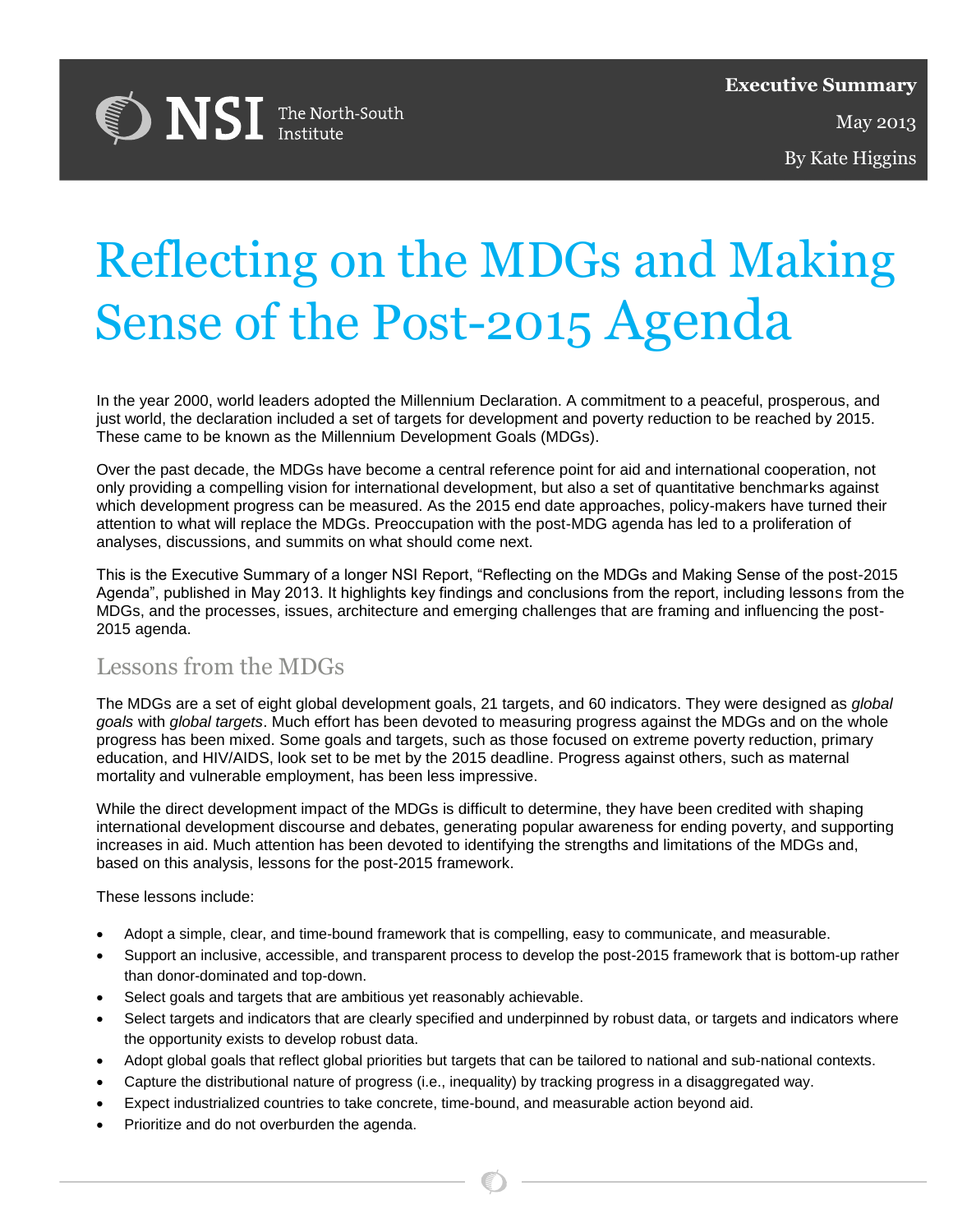# Changing Global Context

The MDGs were conceived in an era of relative stability and strong growth, when global power was more concentrated and the development lexicon was largely focused on more and better aid from rich countries and better policies in poor ones. While many of the principles outlined in the Millennium Declaration remain relevant, it is clear that the context today is considerably different from that in which the MDGs were agreed. The geopolitical map is more complicated and fragmented today than it was in 2000. Stakeholders outside government, such as the private sector, philanthropic foundations, and citizens' movements, are more woven into global affairs. The front-and-centre issues in international development have changed. While aid remains a critical resource for many low- and middle-income countries, other sources of finance for development, including taxation, remittances, and investment, are of greater importance now than in 2000. Today many of the challenges that the world faces, including climate change, financial regulation, tax avoidance, and insecurity, require global solutions. But this is at a time when confidence in the multilateral system is waning. For the post-2015 framework to be a success, decision makers will need to take this changing context into account to ensure that the framework is fitfor-purpose not only in 2015 but also the decades beyond.

## Post-2015: Process

The wheels for establishing the post-2015 framework are in motion. Two United Nations (UN) processes are running in parallel: the post-2015 development agenda, which is currently being informed by the High-Level Panel of Eminent Persons on the Post-2015 Development Agenda, and the Sustainable Development Goals (SDGs), which were agreed on in principle at Rio+20 and are being developed by an intergovernmental Open Working Group on the SDGs. The High-Level

Panel will present its report to the UN secretarygeneral on May 30, 2013. The Open Working Group is expected to submit a report to the UN General Assembly during its 68th session (September 2013 to September 2014). Stakeholders have consistently expressed their desires that the post-2015 development agenda and the SDGs processes converge to establish just one set of global development goals.

In addition to these two processes, there is the UN System Task Team on the Post-2015 UN Development Agenda, which is mandated to coordinate, in consultation with all stakeholders, UN system-wide preparations for the post-2015 agenda. Beyond this, the UN Development Group has undertaken the most comprehensive global consultation ever undertaken by the UN. Given the success of the MDGs as a mobilizing and organizing framework for international development, many other stakeholders, including civil society, the research community, and the private sector, are engaging in substantial analysis, debate, and lobbying to influence the post-2015 framework in their favour.

# Post-2015: Issues

Perhaps unsurprisingly, there is a broad range of issues that have been proposed as priorities for the post-2015 development agenda. Many of these reflect contextual shifts that have occurred since the MDGs were established in 2000. There appears to be overall support for the post-2015 framework to have sustainable development at its heart, but there is no consensus yet on which priorities should receive the most attention. Some observers are calling for a framework that prioritizes "finishing the job" of the MDGs and "getting to zero"—effectively ending extreme poverty and basic deprivations. Others see the new framework as a chance to be more ambitious and an opportunity to not only focus on ending extreme poverty but also coordinating global action to manage pressing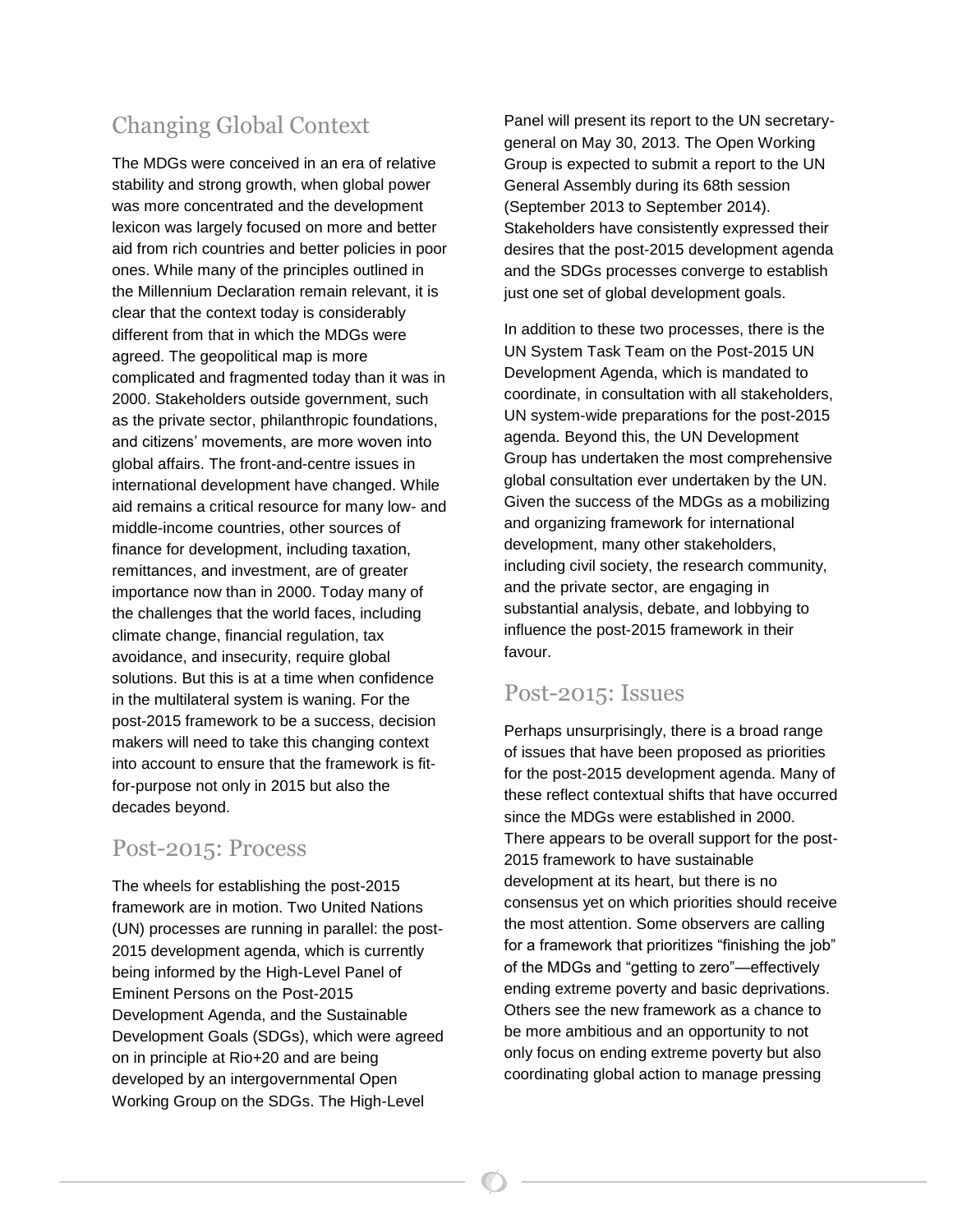transboundary challenges and global public goods.

A number of the issues that are gaining traction feature in the MDGs, such as health, education, poverty reduction, and gender equality. But a range of other issues are attracting attention, largely in response to analyses of the world's most pressing problems. These include environmental sustainability, inequality, growth, jobs, and governance, including governance in fragile and conflict-affected states.

# Post-2015: Architecture

While there appears to be consensus that the post-2015 framework will retain the goals, targets, and indicators format of the MDGs, there will likely be some changes in the architecture that frames the goals. The MDGs were designed as global goals with global targets, where the "locus of change" was overwhelmingly expected to be in developing countries. It is likely that while the next set of global goals will retain a focus on ending extreme poverty and supporting sustainable development in developing countries, the "locus of change" will be broadened to track development progress in industrialized countries and/or expect more from industrialized countries in terms of domestic policy commitments to supporting global development and securing global public goods.

An approach to structuring the post-2015 framework that appears to be gaining considerable attention is having global goals that resonate universally, but tracking progress through targets at the national level. This approach would reflect collective global priorities while taking into account the different starting points and diverse needs of individual countries. It would also enable a more meaningful connection between global goals and domestic priorities, and make new targets more useful for national monitoring purposes.

# Post-2015: Emerging Challenges

There is still considerable time before the next set of global goals will be agreed on by the UN General Assembly in September 2015. While much work has already been done to move the post-2015 agenda forward, a number of issues remain unresolved and will likely be subject to lengthy negotiations.

#### *Moving from aid to sustainable development and managing global public goods*

Many of the analyses of contemporary global challenges point to the need to do a better job at promoting sustainable development, tackling transboundary challenges, and managing global public goods through internationally coordinated collective action. This shift is hotly political, however. Least developed countries are concerned that the shift may result in less aid for them and more resources diverted to middleincome countries. Middle-income countries have expressed concern that they might be constrained in their choice of development pathway. Donors are uncomfortable with linking development cooperation, which has historically been grounded in the notion of solidarity, with sustainable development and the principle of common but differentiated responsibility. Further, while it may make sense in principle to move toward a framework that is more focused on sustainable development and securing global public goods, experience with MDG 8, which lacks specific targets for industrialized countries and where progress has been mixed, suggests that this may be difficult to achieve in practice.

#### *Accepting a universal framework*

There is much energy behind the idea of adopting a universal framework that tracks progress on contributions toward global goals in all countries. But the political feasibility of such a framework needs attention. Will industrialized countries commit to a universal framework, where their progress on sustainable development in their own countries and their